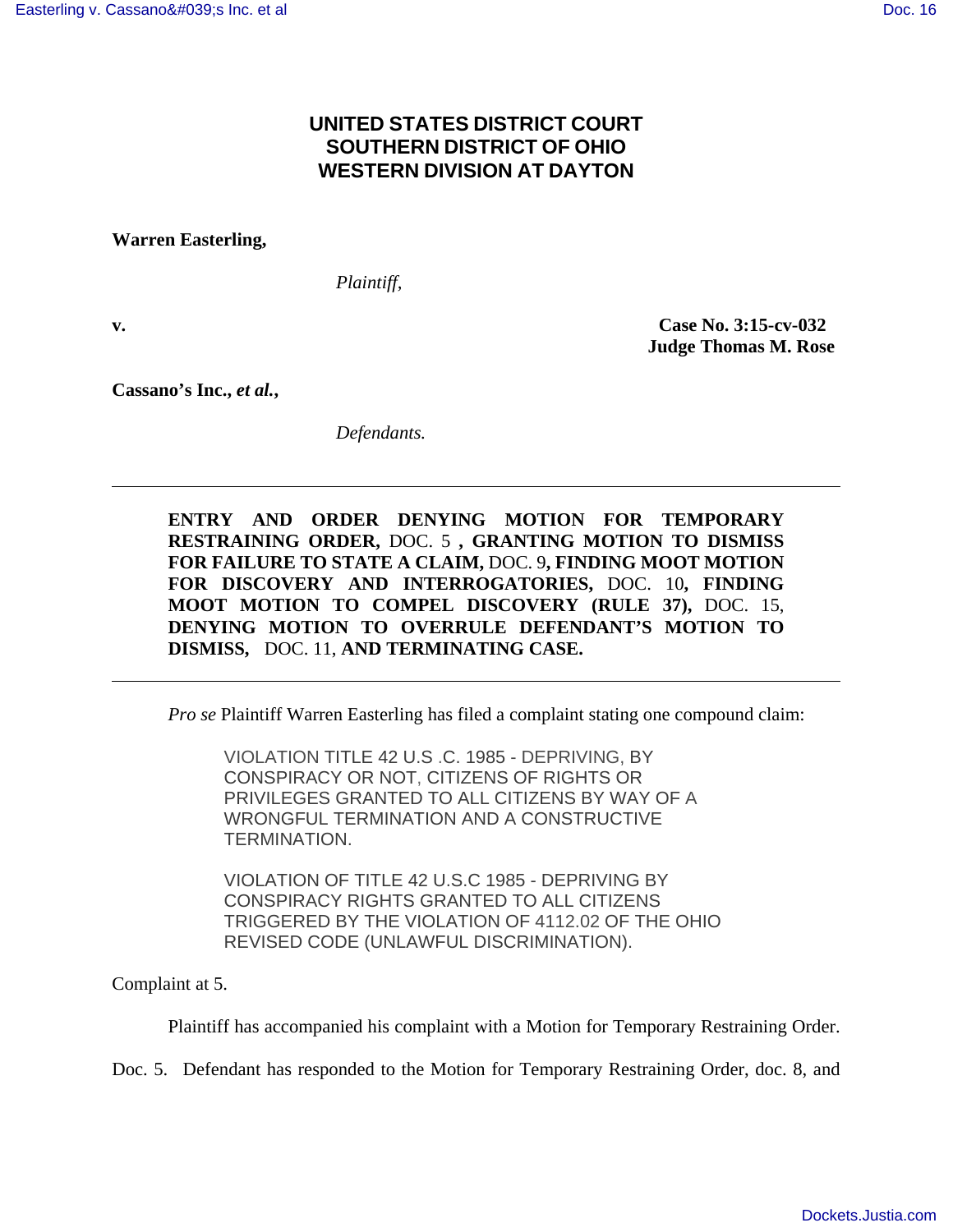filed a Motion to Dismiss for Failure to State a Cause. Doc. 9. Plaintiff's filings include an opposition to the Motion to Dismiss for Failure to State a Claim. Doc. 11.

## **I. Background**

Plaintiff Warren Easterling alleges that he was employed by Defendant Cassano's, Inc. as a pizza delivery driver for approximately six months. According to the Complaint, Plaintiff was terminated from his employment effective January 25, 2015 after an incident that required the summoning of the Montgomery County's sheriff's department to Defendant's premises on West Third Street, Dayton, Ohio. Doc. 1, PAGEID 3. This incident resulted in police being called to escort Plaintiff from Cassano's premises and the entry of a Notice of Criminal Trespass. (See Notice of Criminal Trespass, Doc. 1, PAGEID 10).

Plaintiff subsequently filed a Complaint alleging a violation of 42 U.S.C. §1985 against Cassano's, Cassano's District Manager and Cassano's Shift Manager. Plaintiff alleges that Defendants conspired to violate his rights and privileges under law by terminating him in violation of Ohio Revised Code § 4112 and by entering the Notice of Criminal Trespass.

### **II. Analysis**

Plaintiff filed a Motion for Temporary Restraining Order seeking to restrain "defendant from trespassing the Plaintiff from the Defendant's 6308 W. Third St. Dayton, Ohio location" and to "restrain the Defendant from exercising the wrongful and/or constructive termination". (Motion, Doc. 5, PAGEID 30). It appears Plaintiff seeks an order allowing Plaintiff to enter Cassano's private property and an order requiring Cassano's to rehire Plaintiff as an employee.

"In determining whether to issue a temporary restraining order, the Court should consider: '(1) whether the movant has a strong likelihood of success on the merits; (2) whether the movant would suffer irreparable injury without the injunction; (3) whether the issuance of the injunction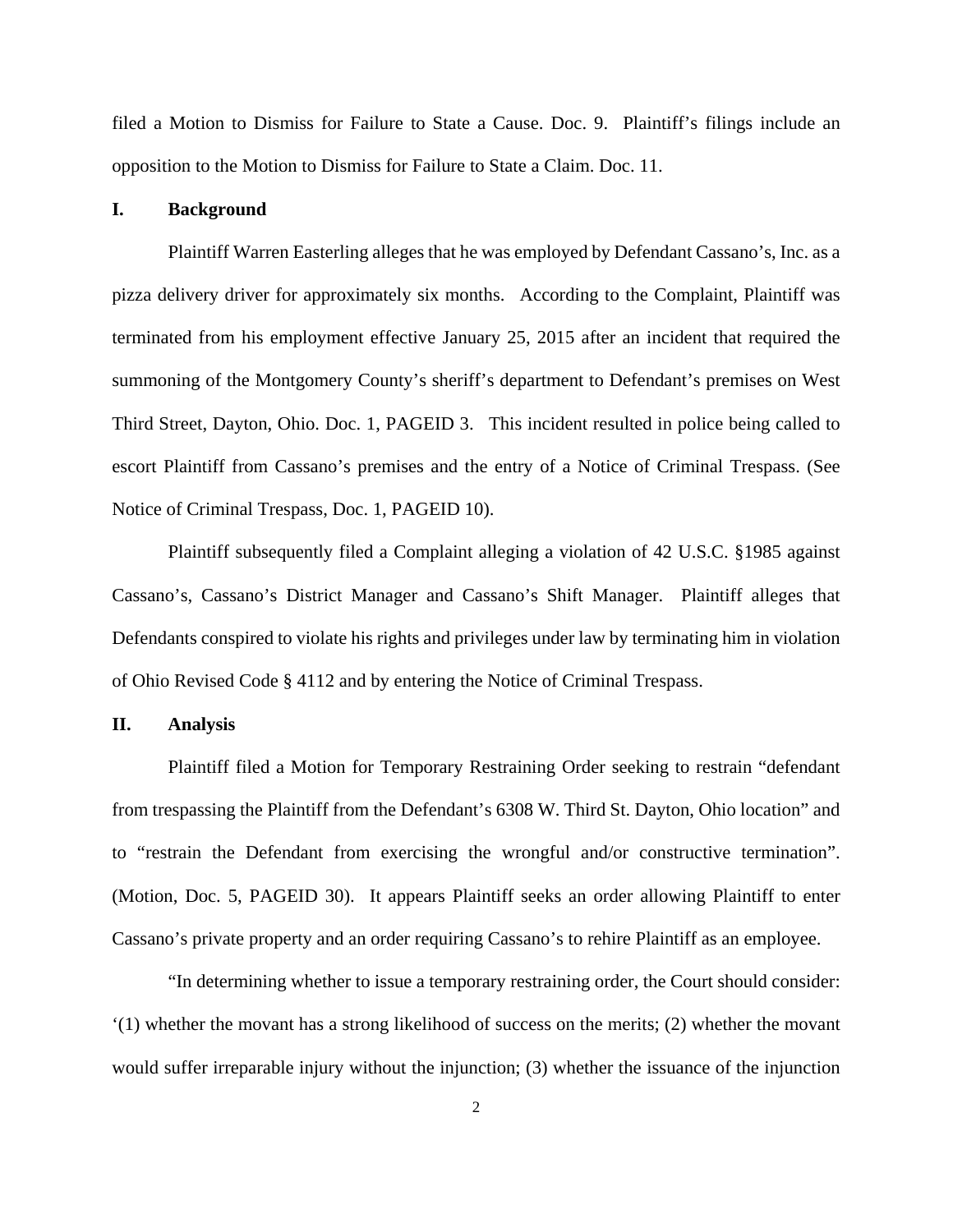would cause substantial harm to others; and (4) whether the public interest would be served by the issuance of the injunction."' *Hunter v. Hamilton County Bd. of Elections*, 635 F.3d 219, 233 (6th Cir. 2011).

Defendant's position on Plaintiff's likelihood of success on the merits is identical to Defendant's motion to dismiss: according to Defendant, Plaintiff has failed to state a claim. Thus, the Court will also state the standard for ruling on a motion to dismiss and analyze these questions together.

 Rule 12(b)(6) authorizes the dismissal of a complaint for "failure to state a claim upon which relief can be granted." Fed. R. Civ. P. 12(b)(6). Under Rule 8(a)(2) of the Federal Rules of Civil Procedure a complaint must provide "'a short and plain statement of the claim showing that the pleader is entitled to relief' in order to 'give the defendant fair notice of what the ... claim is and the grounds upon which it rests.'" *Bell Atlantic Corp. v. Twombly*, 550 U.S. 544, 555 (2007) (quoting *Conley v. Gibson*, 355 U.S. 41, 47 (1957) and Fed. R. Civ. P. 8(a)(2)). "Although a plaintiff need not plead specific facts, the complaint must 'give the defendant fair notice of what the claim is, and the grounds upon which it rests.'" *Nader v. Blackwell*, 545 F.3d 459, 470 (6th Cir. 2008)(quoting *Erickson v. Pardus*, 551 U.S. 89, 93 (2007)). "To survive a motion to dismiss under Fed. R. Civ. P. 12(b)(6), a complaint must contain either direct or inferential allegations respecting all the material elements to sustain a recovery under some viable legal theory." *Klusty v. Taco Bell Corp.*, 909 F. Supp. 516, 520 (S.D. Ohio 1995).

## **A. Likelihood of success.**

Plaintiff alleges one claim in the Complaint against Defendants for violation of 42 U.S.C. § 1985(3). According to the Complaint, Defendants deprived him of rights or privileges granted to all citizens by way of wrongful termination in violation of Ohio Revised Code § 4112.02, possibly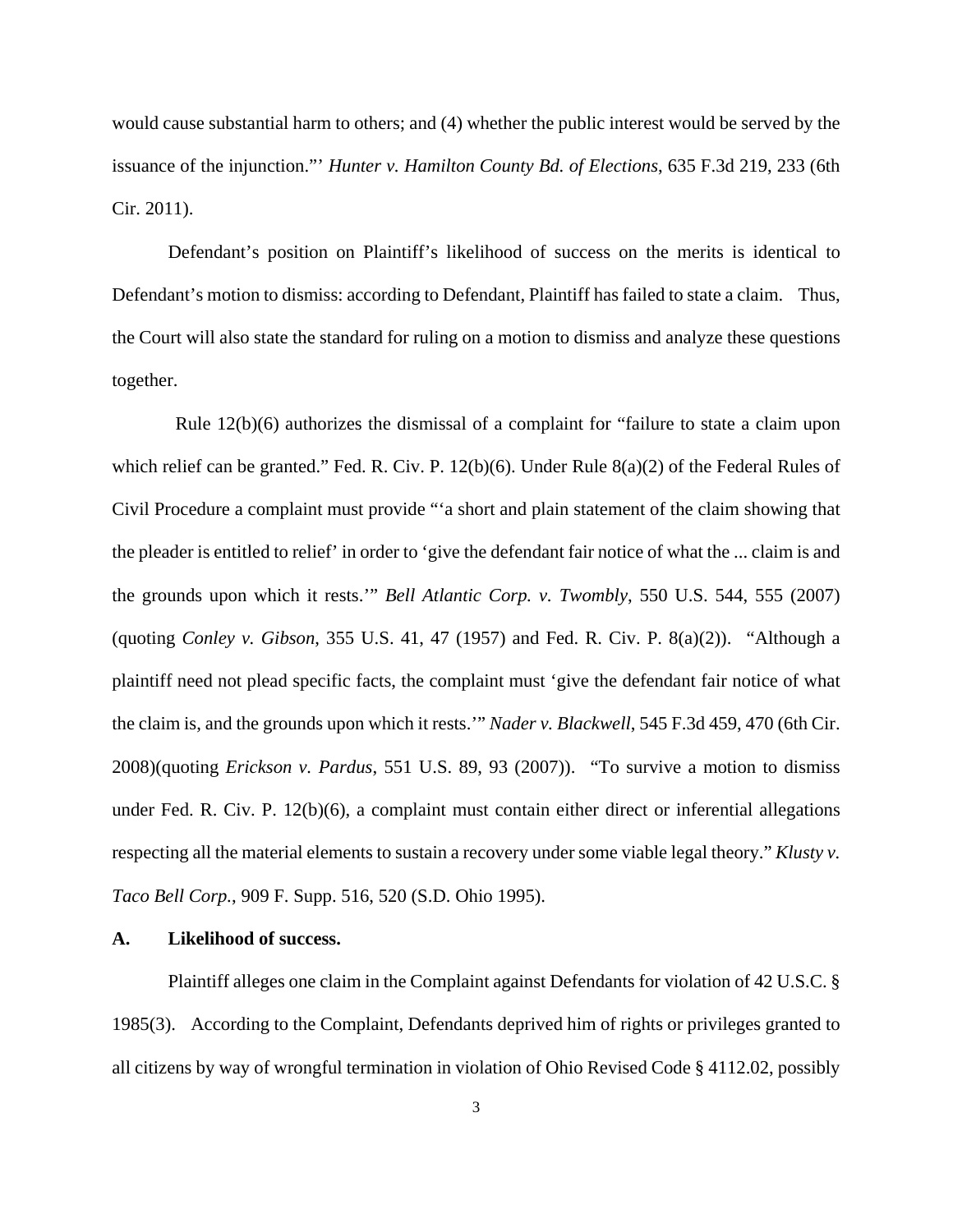by conspiracy. (Complaint, Doc. 1, PAGEID 5, Count One). The Court notes that 42 U.S.C. § 1985(3) does not create substantive rights itself, but is a purely remedial statute. Instead, a plaintiff must support a § 1985(3) claim with allegation of a violation of an underlying right or privilege. However, the "plaintiffs' claim under § 1985(3) cannot be supported by an underlying state law claim." *Jefferson v. International Union, United Automobile, Aerospace, and Agricultural Implement Workers of America*, 2005 WL 670248 \*3 (W.D. Ky. 2005)(citing *Great American Federal Savings and Loan Association v. Novotny*, 442 U.S. 366 (1979)). In *Jefferson*, the Court dismissed the plaintiff's claim for relief under § 1985(3) for failure to state a claim and explained that the claim spoke of disparate treatment under the Kentucky Civil Rights Act but did not appear to be stating a discrimination claim. "Rather, the single allegation concerning disparate treatment…was recited as a statutory basis, albeit a deficient one, for the claimed violation of 42 U.S.C. § 1985(3)." *Id.* Similarly, Plaintiff in this case cites Ohio Revised Code § 4122.02, the state discrimination statute, as the statutory basis for his claim. As such, Plaintiff's claim under § 1985(3) fails to state a claim as a matter of law.

As regards Plaintiff's wrongful and constructive termination claim, "where a claim could have been brought as a Title VII claim, it cannot serve as the necessary predicate for a claim under § 1985(3)." *Jefferson* (citing *Novotny*). As a matter of law "§ 1985(3) may not be invoked to redress violations of Title VII." *Wells v. Rhodes*, 928 F. Supp. 920 (S.D. Ohio 2013)(citing *Novotny*).

Plaintiff's Complaint asserts he was wrongfully terminated and constructively terminated in violation of Ohio Revised Code 4112.02 (unlawful discrimination). Federal unlawful discrimination claims in employment are redressed pursuant to Title VII. Thus, Plaintiff's attempt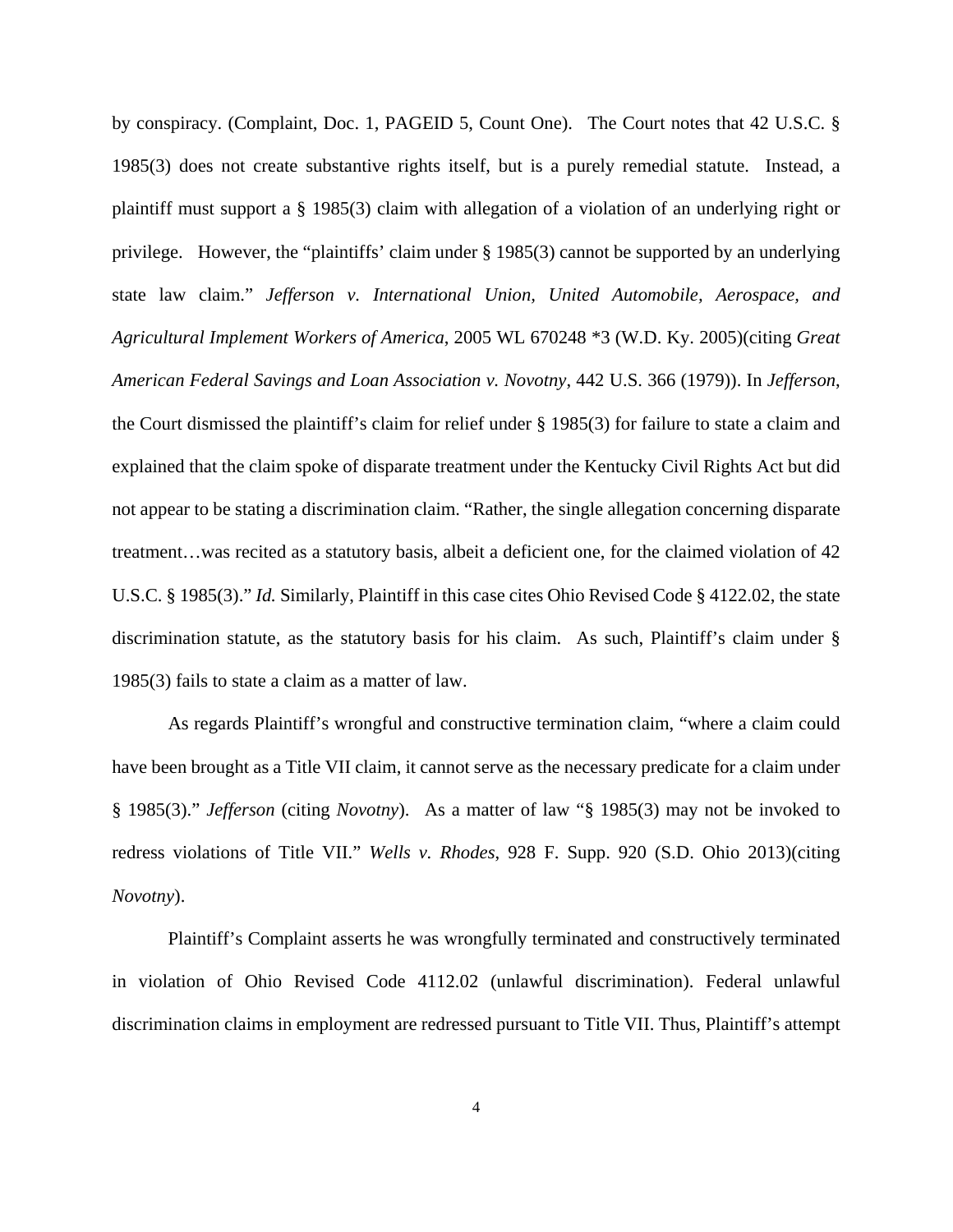to assert what is essentially a Title VII type claim as a § 1985(3) claim, without complying with the administrative prerequisites, fails as a matter of law.

Finally, Plaintiff failed to allege sufficient facts to support his claim of conspiracy. To prevail on a § 1985(3) claim, one must prove "'(1) a conspiracy; (2) for the purpose of depriving, either directly or indirectly, any person or class of persons of the equal protection of the laws, or of equal privileges or immunities of the laws; (3) an act in furtherance of the conspiracy; (4) whereby a person is either injured in his person or property or deprived of any right or privilege of a citizen of the United States.'" *Radvansky v. City of Olmsted Falls*, 395 F.3d 291, 314 (6th Cir. 2005). As explained in *Center for Bio-Ethical Reforms, Inc. v. City of Springboro*, 477 F.3d 807 (6th Cir. 2007), '"conspiracy claims must be pled with some degree of specificity and . . . vague and conclusory allegations unsupported by material facts will not be sufficient to state such a claim.'" *Id.* at 832 (quoting *Vakilian v. Shaw*, 335 F.3d 509, 518 (6th Cir. 2003)).

Not only has Plaintiff failed to allege that he was deprived of a right or privilege of a United States citizen remediable under § 1985(3), but Plaintiff has also failed to allege a conspiracy with the required degree of specificity. As explained in *Chumpia v. State of Tennessee*, 2014 U.S. Dist. LEXIS 53537 (W.D. Tenn. 2014), "A civil conspiracy is an agreement between two or more persons to injure another by unlawful action.. . .". *Id* at \*13. Plaintiff asserts that "While a conspiracy is not necessary to prove guilt, a conspiracy is confirmed by the joint action of the Shift Manager and the District Manager in summoning the Sheriff's Dept. and the issuance of a notice of trespass and the removal of the Plaintiff from the premises confirming a termination without cause." (Compl. Doc. 1, PAGEID 7). Further, Plaintiff alleges a "joint agreement of [the Shift Manager] and [the District Manager] in removing and terminating the Plaintiff without cause along with trespassing the plaintiff from the premises of Cassano's, Inc." *Id.* at 8. However,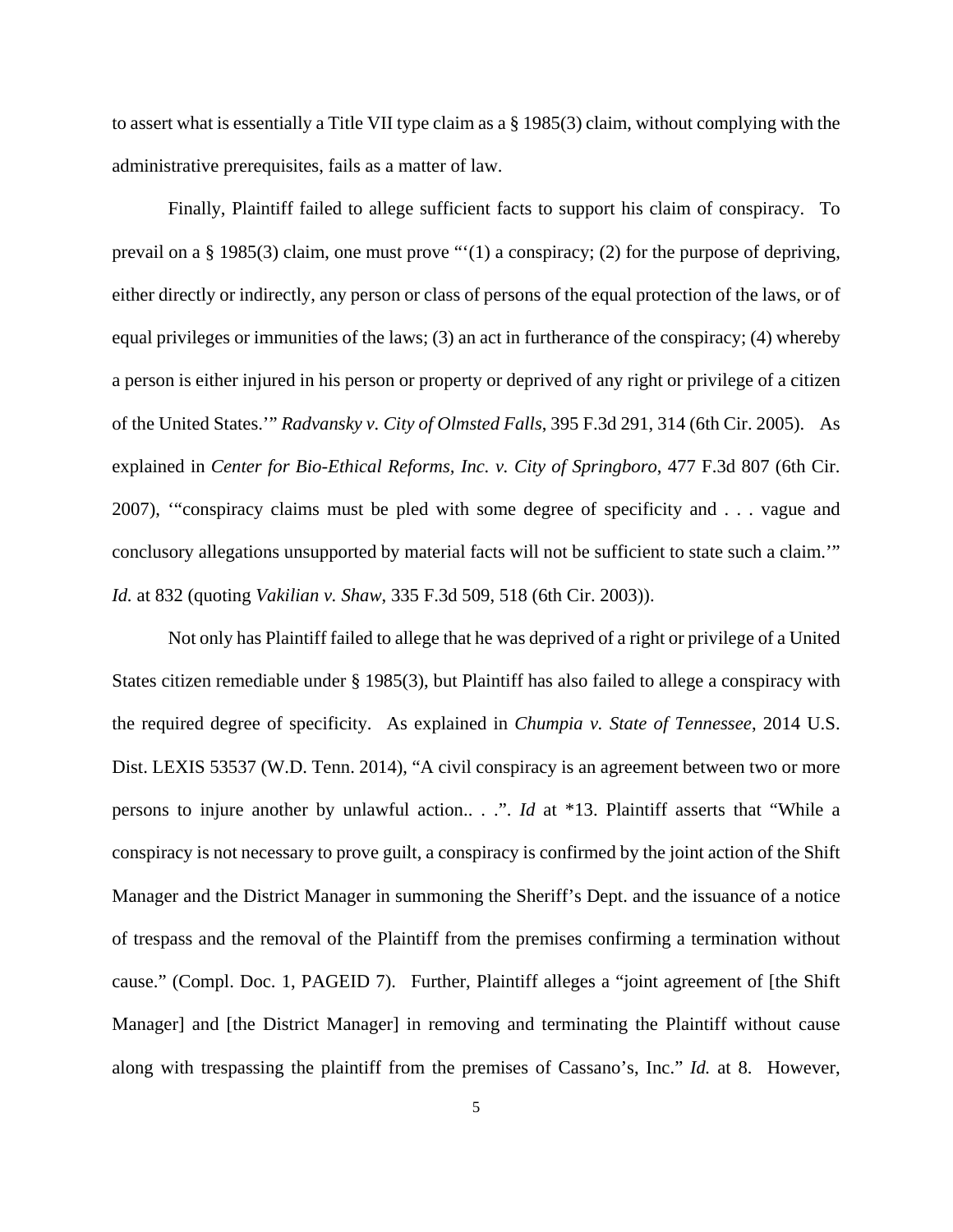Plaintiff does not allege that Defendants had a plan to violate Plaintiff's constitutional rights or take any unlawful act. Instead, Plaintiff alleges that Yarber and Moon agreed to contact the Montgomery County Sheriff's Department and issue a notice of trespass. Such action is not unlawful conduct. Moreover, there is no allegation that there was an agreement or plan to discriminate against Plaintiff in any way. Thus, Plaintiff fails to allege a conspiracy as required to state a claim under § 1985(3).

Plaintiff's Complaint fails to state a claim as a matter of law and fails to allege sufficient facts to show any likelihood of success on the merits. Thus, Plaintiff cannot succeed on the merits.

## **B. Irreparable Injury**

Plaintiff could suffer harm from not being permitted to return to work at Cassano's in the form of lost income. (Motion, Doc. 5, PAGEID 30). "[T]he fact that an individual may lose his income for some extended period of time does not result in irreparable harm, as income wrongly withheld may be recovered through monetary damages in the form of back pay." *Overstreet v. Lexington-Fayette Urban County Gov't*, 305 F.3d 566 (6th Cir. 2002). Therefore, Plaintiff cannot demonstrate that he will suffer irreparable harm if the temporary restraining order is not issued.

#### **C. Substantial Harm to Others.**

In assessing harm to others, the Court must "(1) balance the harm [p]laintiff would suffer if its request for a preliminary injunction were denied against the harm [d]efendants would suffer if an injunction were to issue, and (2) assess the impact the preliminary injunction might have on relevant third parties." *Merck Sharp & Dohme Corp. v. Conway*, 861 F. Supp .2d 802, 817 (E.D. Ky. 2012). Defendants allege they would suffer harm if a restraining order is issued requiring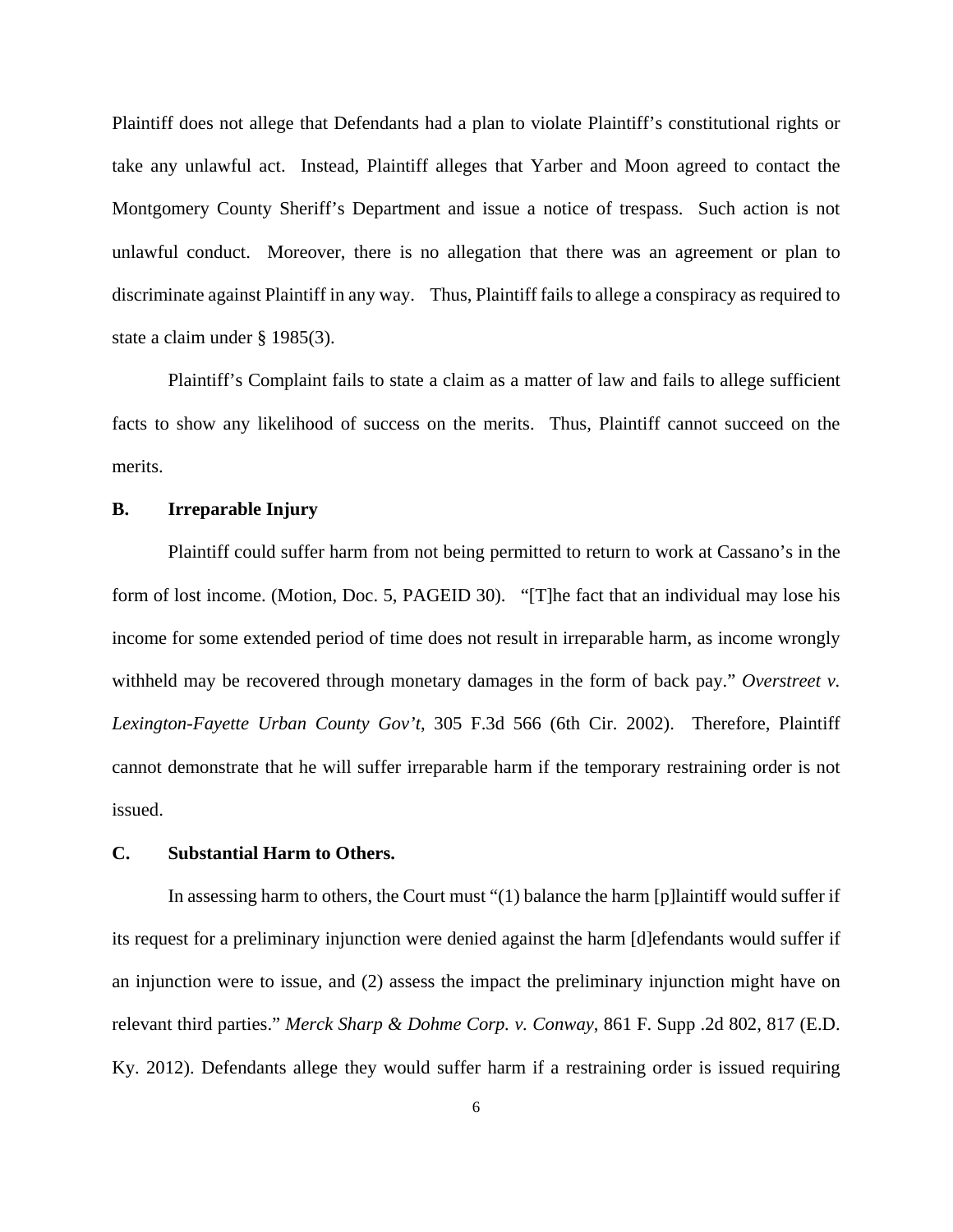Defendants to allow Plaintiff to return to work after he was terminated for what Defendants allege was insubordination to management. In addition, Defendants allege they would suffer harm if Plaintiff were allowed to return to Cassano's property. Defendants allege that during Plaintiff's employment he was verbally abusive to Cassano's employees and disruptive to Cassano's customers. If such behavior existed and continued, Cassano's business would be harmed by a potential loss of employees and customers. While this factor weighs against the issuance of a temporary restraining order, it could be ameliorated by the posting of bond by Plaintiff. This factor is akin to Plaintiff's potential loss of wages, the only difference being Plaintiff's ability to recover his loss. This factor slightly favors Defendants.

#### **D. Public Interest**

Defendants assert that the public interest lies in the ability of private companies to protect its private property from trespass by individuals who are verbally abusive to its employees and disruptive to its customers. The Court sees this as a private interest, as opposed to a public interest. Thus, this factor is neutral.

#### **III. Conclusion**

Among the factors governing the issuance of an injunction, the likelihood of success factor predominates. *Gallina v. Wyandotte Police Dept*., 2008 WL 5090551, \*4 (E.D. Mich. 2008). Thus, "[a]lthough no one factor is controlling, a finding that there is simply no likelihood of success on the merits is usually fatal." *Gonzales v. National Bd. of Med. Exam'rs*, 225 F.3d 620, 625 (6th Cir. 2000); *Michigan State AFL-CIO v. Miller*, 103 F.3d 1240, 1249 (6th Cir. 1997) ("While, as a general matter, none of these four factors are given controlling weight, a preliminary injunction issued where there is simply no likelihood of success on the merits must be reversed."). The likelihood of success on the merits favors Defendants, along with two of the other three